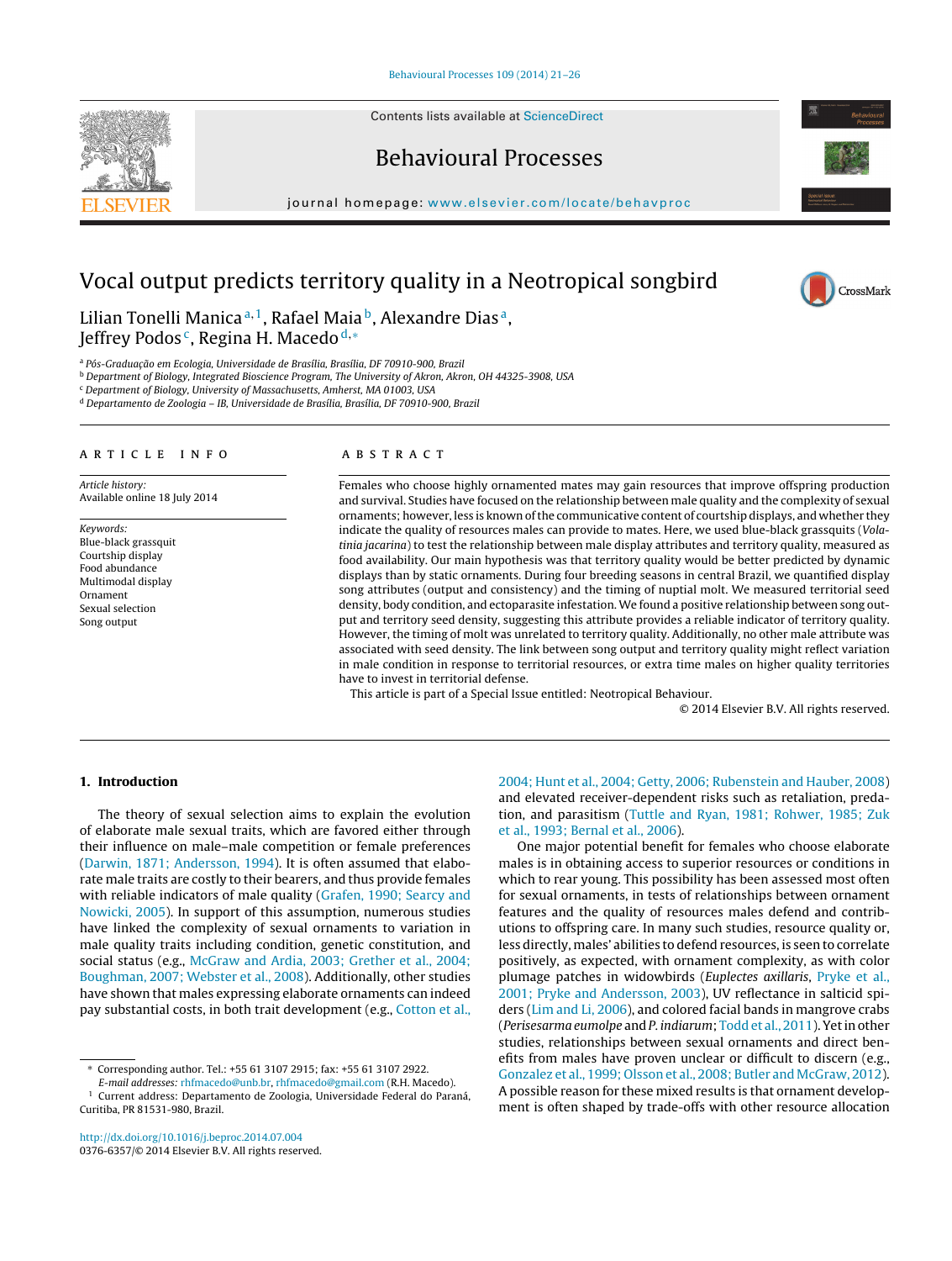priorities that sometimes take precedence, such as parental care and survival, or even with other costly components of sexual signals ([Badyaev](#page-5-0) [and](#page-5-0) [Qvarnström,](#page-5-0) [2002\).](#page-5-0) In species with multiple signals (e.g., songs and elaborate plumage), the discrete properties of each signal component may convey unique messages regarding the bearers' quality ("multiple message hypothesis", [Partan](#page-5-0) [and](#page-5-0) [Marler,](#page-5-0) [2005\).](#page-5-0) Another potential source of information for females about male resources, besides ornaments, is in male courtship displays, i.e., visual, vocal, or tactile mating signals that involve patterned motor output, given that they may be challenging to develop and execute [\(Byers](#page-5-0) et [al.,](#page-5-0) [2010;](#page-5-0) see also [Barske](#page-5-0) et [al.,](#page-5-0) [2011;](#page-5-0) [Manica](#page-5-0) et [al.,](#page-5-0) [2014\).](#page-5-0)

For many songbirds, male resource quality can be defined largely as territory quality, which has been quantified with respect to food abundance ([Howard,](#page-5-0) [1974;](#page-5-0) [Nystrom,](#page-5-0) [1997\),](#page-5-0) territory size ([Buchanan](#page-5-0) [and](#page-5-0) [Catchpole,](#page-5-0) [1997;](#page-5-0) [Conner](#page-5-0) et [al.,](#page-5-0) [1986\),](#page-5-0) vegetation cover ([Conner](#page-5-0) et [al.,](#page-5-0) [1986;](#page-5-0) [Hoi-Leitner](#page-5-0) [et](#page-5-0) [al](#page-5-0)., [1995\),](#page-5-0) and territory tenure [\(Møller,](#page-5-0) [1983;](#page-5-0) [Hiebert](#page-5-0) et [al.,](#page-5-0) [1989;](#page-5-0) [Beecher](#page-5-0) et [al.,](#page-5-0) [2000\).](#page-5-0) Abundant evidence in songbirds suggests that females can enhance their reproductive output by choosing mates on high-quality territories (e.g., [Bensch](#page-5-0) [and](#page-5-0) [Hasselquist,](#page-5-0) [1992;](#page-5-0) [Pribil](#page-5-0) [and](#page-5-0) [Searcy,](#page-5-0) [2001\),](#page-5-0) which implies that selection should favor the evolution of male traits that honestly indicate territory quality. One class of such traits are vocal displays, prominent in nearly all songbird species, which are expected to provide particularly reliable indicators of various male attributes including developmental history, condition, vigor, and skill [\(Nowicki](#page-5-0) et [al.,](#page-5-0) [1998;](#page-5-0) [Gil](#page-5-0) [and](#page-5-0) [Gahr,](#page-5-0) [2002;](#page-5-0) [Podos](#page-5-0) et [al.,](#page-5-0) [2009\).](#page-5-0) A song feature often discussed as a possible signal of territory quality is vocal output, i.e., the quantity of song a given bird produces per unit time. Males who defend higherquality territories might sing with greater vigor for at least two reasons. First, males with ability to maintain a good territory in the face of male–male competition might be in better overall condition; and second, males on high-quality territories may need less time for foraging, which can free up time for singing [\(Davies](#page-5-0) [and](#page-5-0) [Lundberg,](#page-5-0) [1984;](#page-5-0) [Gottlander,](#page-5-0) [1987;](#page-5-0) [Alatalo](#page-5-0) et [al.,](#page-5-0) [1990;](#page-5-0) [Arvidsson](#page-5-0) [and](#page-5-0) [Neergaard,](#page-5-0) [1991;](#page-5-0) [Hoi-Leitner](#page-5-0) [et](#page-5-0) [al](#page-5-0)., [1995;](#page-5-0) [Nystrom,](#page-5-0) [1997\).](#page-5-0) Other aspects of song that may also provide reliable indicators of male quality include frequency and timing features related to song copying accuracy and vocal performance, or the consistency of song structure across renditions (e.g., [Nowicki](#page-5-0) et [al.,](#page-5-0) [2002;](#page-5-0) [Byers,](#page-5-0) [2007;](#page-5-0) [Podos](#page-5-0) et [al.,](#page-5-0) [2009\).](#page-5-0)

In this study we focused upon the potential relationship between territory quality and song, in a Neotropical grassland species, the blue-black grassquit (Volatinia jacarina). This species produces short (∼0.5 s) songs in two contexts: while perched, or in conjunction with an acrobatic visual/behavioral display, the "leap display". Both the leap display and the perched song are produced intermittently through the day, although at greater rates in the early morning and late afternoon, and typically the bird uses the same perches at the edges of his territory. In the leap display, males crouch down and then leap upwards while flapping their wings, rotate their bodies forward (displaying white shoulder and underwing patches), begin to vocalize at the peak of the leap, and continue vocalizing while descending and after landing ([Carvalho](#page-5-0) et [al.,](#page-5-0) [2006;](#page-5-0) [Manica](#page-5-0) et [al.,](#page-5-0) [2014\).](#page-5-0) Songs emitted while perched or during the leap appear to have the same structure: a single note ranging between 2 and 13 kHz that decreases in frequency from beginning to end (F[and](#page-5-0)iño-Mariño and [Vielliard,](#page-5-0) [2004\).](#page-5-0) Each male sings a unique song, the structure of which is highly stereotyped and retained with fidelity both within and across years (FandiñoMariño [and](#page-5-0) [Vielliard,](#page-5-0) [2004;](#page-5-0) [Dias,](#page-5-0) [2009\).](#page-5-0)

Here we test the potential information content of both song output and song consistency, as they may relate to territory quality. We postulate that males who sing at higher rates and/or with greater inter-song consistency will occupy superior territories, as in the [Grava](#page-5-0) et [al.'s](#page-5-0) [\(2012\)](#page-5-0) study of black-capped chickadees (Poecile atricapillus). In addition, the multimodal nature of the grassquit leap display offers us an opportunity to compare the potential information content of dynamic (i.e., traits likely to modulate instantaneously) versus static (i.e., ornaments) display attributes. We hypothesize that dynamic acoustic display attributes, characterized in this paper as vocal output and vocal consistency, will prove more informative about territory quality than will static display attributes, characterized here as the timing of nuptial plumage molt. Our postulation is based upon the assumption that dynamic displays should reflect with greater accuracy the current condition of the male and his resources. Such information would be potentially very important to females as they seek a site for rearing offspring.Additionally, as proposed by [Byers](#page-5-0) et [al.\(2010\),](#page-5-0) patterned motor output may provide precise cues about males' current condition, given that some types of dynamic displays may be unusually difficult to execute. It is not known, however, if and how display (including vocal) output maps onto natural variation in territory quality, defined herein as seed availability. Finally, we also assess possible relationships between acoustic display features and three putative measures of male quality: ectoparasite load, body condition index, and nuptial plumage coverage.

## **2. Methods**

#### 2.1. Study species and field methods

The blue-black grassquit is a seed-eating songbird with a broad geographic range extending from Mexico to most of South America. The population in central Brazil, where we conducted the study, is migratory, with individuals arriving in October, breeding, and departing in April for northern regions of South America ([Sick,](#page-5-0) [2001\).](#page-5-0) The study site is located in Fazenda Água Limpa (15◦56 S 47◦56 W), a rural property of the University of Brasília within the Federal District. Ecologically the field site is classified within the Cerrado biome, a tropical savanna ecosystem where grasses of approximately 300 species have been identified [\(Almeida,](#page-4-0) [1995\).](#page-4-0) The blue-black grassquit breeding season coincides with the peak period of grass seeding in the region ([Carvalho](#page-5-0) [et](#page-5-0) [al](#page-5-0)., [2006\).](#page-5-0) Grass species in the Cerrado exhibit a staggered pattern of flowering and seeding through the rainy season ([Sarmiento,](#page-5-0) [1992;](#page-5-0) [Almeida,](#page-5-0) [1995;](#page-5-0) [Ramos](#page-5-0) et [al.,](#page-5-0) [2014\).](#page-5-0) The study area encompasses an abandoned orchard in initial stages of succession, as well as a denser grassland area sparsely covered with small trees within a tropical savanna matrix. It appears that the peak period of seeding for numerous grass species occurs in March [\(Ramos](#page-5-0) et [al.,](#page-5-0) [2014\),](#page-5-0) when the rains are ending in central Brazil. Despite the diversity of grasses, behavioral observations at our study site indicate that the grassquits prefer to exploit Urochloa sp. (signalgrass; Poaceae) seeds. These become available from January to April in the region ([Batalha](#page-5-0) [and](#page-5-0) [Mantovani,](#page-5-0) [2000;](#page-5-0) [Tannus](#page-5-0) et [al.,](#page-5-0) [2006\),](#page-5-0) and may constitute up to 90% of all grass culms in some grassquit territories (P. Diniz, unpubl. data). Urochloa seed availability overlaps the growth period of the grassquit offspring and these seeds constitute a major part of their diet (P. Diniz, unpubl. data).

Males typically begin to display in November and start building nests in early December, although there is much variability in this timing depending on climatic conditions (R.H. Macedo, unpubl. data). Males execute displays throughout the breeding season (December–March), with peak rates typically seen at the end of January ([Carvalho](#page-5-0) et [al.,](#page-5-0) [2007\).](#page-5-0) Such displays are executed during uninterrupted periods or bouts that vary greatly in duration. Focal male observations indicate that individual males decrease the frequency of display bouts, but do not cease displaying, when they have an active nest (Manica et al., unpubl. data). Nests are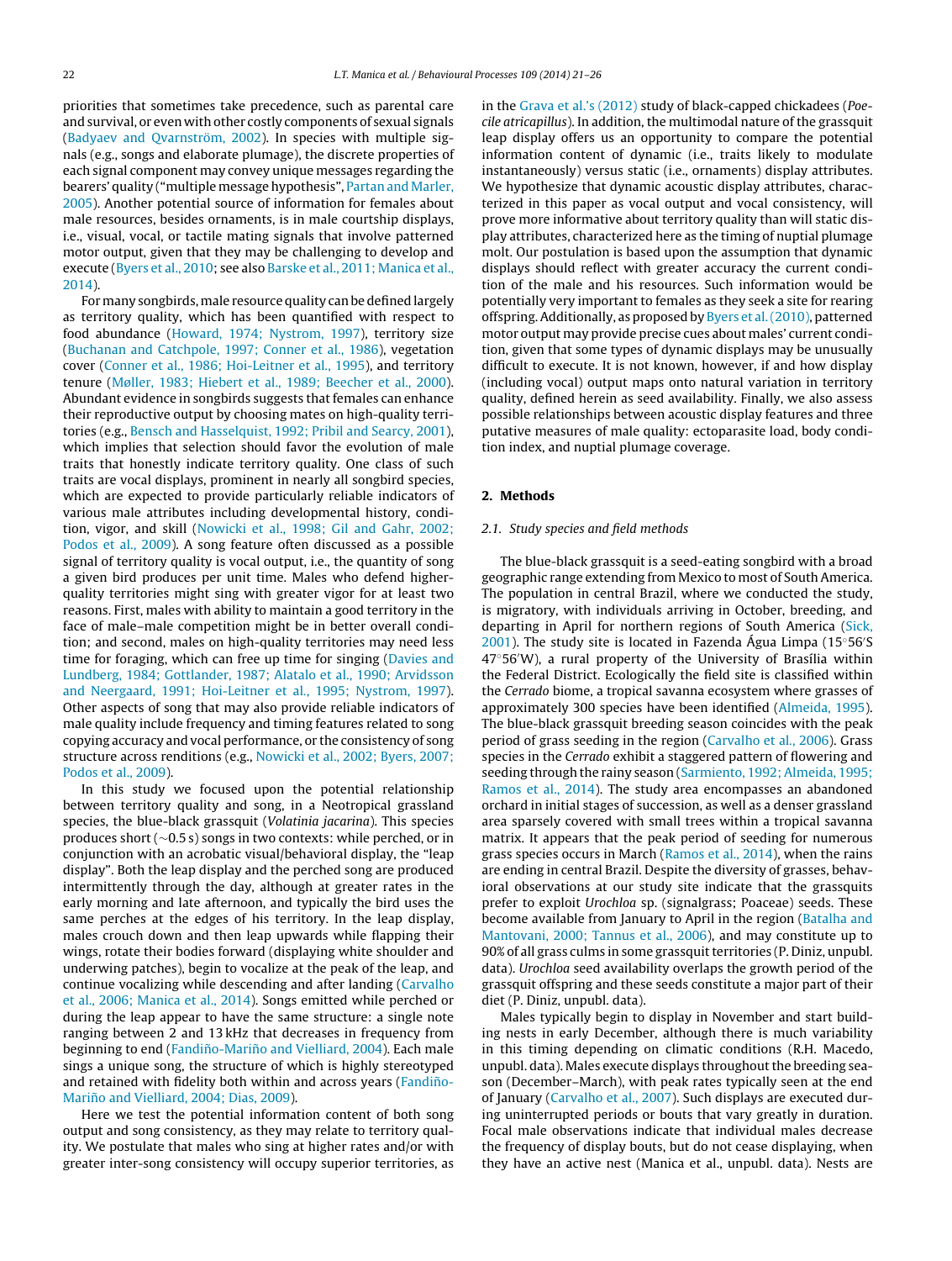built in bushes or grasses within the male's territory, and both parents feed nestlings ([Almeida](#page-4-0) [and](#page-4-0) [Macedo,](#page-4-0) [2001\).](#page-4-0) Males molt into an alternate, nuptial, plumage at the onset of the breeding season, and are then easily distinguished from brownish females and juveniles by their iridescent black plumage and white wing underparts. After breeding, males molt into a basic plumage with duller black feathers edged with white ([Sick,](#page-5-0) [2001\).](#page-5-0)

As mentioned above, each male sings a unique and highly complex song of a single syllable (F[and](#page-5-0)iño-Mariño and [Vielliard,](#page-5-0) [2004\),](#page-5-0) which is usually coupled with a characteristic motor display consisting of a short vertical leap (approximately 32 cm) with repeated wing flaps ([Carvalho](#page-5-0) et [al.,](#page-5-0) [2006,](#page-5-0) [2007\).](#page-5-0) This song and motor display can be repeated as quickly as every 3–5 s, during bouts performed throughout long periods of the day ([Sick,](#page-5-0) [2001\).](#page-5-0)

We collected data for this study from October to March during four breeding seasons (October 2006–March 2010). Because of the shifting nature of the migratory population, not all attributes of individual birds and territories were sampled each year, and sample sizes in our analyses reflect these differences. We captured males with mist nets, marked them with unique combinations of three colored plastic bands and one numbered metallic band (Brazilian bird-banding agency – CEMAVE), measured phenotypic and territorial attributes, and recorded their songs (see below).

## 2.2. Song sampling

During morning hours (between 0700h and 1000h) we recorded 69 banded males (eight in 2006–2007, 22 in 2007–2008, 24 in 2008–2009, 15 in 2009–2010), with either an analog (SONY TC-D5 PRO II, 2006–2007) or digital audio recorder (Marantz PMD 660, sampling rate 44.1 kHz, .wav files, 2007–2008, 2008–2009, 2009–2010), coupled to either a Sennheiser K6/ME66 unidirectional or Sennheiser K6/ME62 omni-directional microphone with a Telinga parabola. We digitized analog recordings at a sampling rate of 44.1 kHz and 16-bits in non-compressed .wav files. Each focal male was recorded in bouts of up to 11 min, and songs were included whether or not they were part of a leap display, as they appear to be structurally identical. Considering that males can often produce up to 19 consecutive displays (leap with song) per minute [\(Manica](#page-5-0) et [al.,](#page-5-0) [submitted](#page-5-0) [for](#page-5-0) [publication\),](#page-5-0) recordings of long bouts encompassed many songs, up to a maximum of 130 songs in sequence. For each bird we identified five song samples for our calculations of vocal consistency, after cropping introductory notes and applying a 1 kHz high-pass filter. Introductory notes are distinguishable from the song itself due to their unique spectrogram shape, while the song itself is an overall continuous "buzz" (F[and](#page-5-0)iño-Mariño and [Vielliard,](#page-5-0) [2004\).](#page-5-0) Recordings with low background noise and that did not overlap other songs were favored. We used Cool Edit v.2.1 software for all acoustic measurements and filters, except where noted otherwise.

## 2.3. Song output and consistency

We quantified two acoustic variables: song output and the consistency of song structure across multiple renditions. Song output was calculated as the number of songs sung per minute during the segment of the longest bout recorded for each male, which varied from 0.2 to 10.8 (mean  $\pm$  SD = 3.1  $\pm$  2.14) min per bird. Song consistency was calculated for each bird using spectrogram crosscorrelation analyses, among the five song samples chosen for analysis. Samples were normalized to 0 dB peak amplitude and cross correlation analyses were carried out with Raven Pro 1.3. Cross correlation analysis compares the structure of spectrogram pairs and generates a score between 0 and 1, with 0 indicating spectrograms that are completely dissimilar and 1 spectrograms with identical structure (e.g., [Clark](#page-5-0) et [al.,](#page-5-0) [1987\).](#page-5-0)

## 2.4. Territory quality

We estimated territory seed density as the number of seed stalks per  $m<sup>2</sup>$  for 30 of the recorded males shortly after the end ofthree breeding seasons (2007–2008, 2008–2009 and 2009–2010) in which they were recorded. The end-of-the-season measurement using counts of both grass stalks bearing seeds as well as those with empty culms should offer a reliable window into seed density within the breeding season, given the continuous crop throughout the season. Territories are very small in this species ( $13-72 \text{ m}^2$ ; [Almeida](#page-4-0) [and](#page-4-0) [Macedo,](#page-4-0) [2001\),](#page-4-0) and we endeavored to sample each male's territory in a uniform though random manner. In the first breeding season (2007–2008), we delineated these males' territories by marking their display perches relative to the study area grid points, and then constructing minimum-area polygons. We used five equally-spaced  $1 \text{ m} \times 1 \text{ m}$  quadrats (method 1) placed on the longest transect of each polygon and estimated seed density by counting the number of grass stalks with seeds or vestiges of production within each quadrat. The counts from the five quadrats were averaged for each territory. In the last two breeding seasons (2008–2009 and 2009–2010), we used a similar seed density estimation method, but did not delineate territory boundaries and used four  $0.5 \text{ m} \times 0.5 \text{ m}$  quadrats instead, placed at a very short distance (5 m) from each territory's nest, one in each cardinal direction (method 2). Seed estimation methods 1 and 2 yielded similar and significant repeatable measurements of seed density across plots within territories (method 1:  $r = 0.33$ ,  $F_{12,52} = 3.49$ ,  $P < 0.001$ ; method 2:  $r = 0.31$ ,  $F_{14,43} = 2.7$ ,  $P = 0.006$ ; combined and considering breeding season effects:  $r = 0.38$ ,  $F_{26.95} = 3.54$ ,  $P < 0.001$ ; method by [Lessells](#page-5-0) [and](#page-5-0) [Boag,](#page-5-0) [1987\).](#page-5-0)

#### 2.5. Male plumage and quality attributes

We measured the length of the left tarsus (0.1 mm precision) and body mass (Pesola<sup>TM</sup> 0.25 g precision) of captured birds and assessed ectoparasite load by visually inspecting feathers in both wings against the light and counting ectoparasites ([Aguilar](#page-4-0) [et](#page-4-0) [al](#page-4-0)., [2008\).](#page-4-0) To estimate the average percentage of nuptial plumage coverage, we overlaid a 1.4 cm transparent plastic disk (subdivided in eight sections) over four body areas (back, head, rump and chest) and then counted the number of sections that completely coincided with black plumage [\(Maia](#page-5-0) [and](#page-5-0) [Macedo,](#page-5-0) [2011\).](#page-5-0) These measures taken from captured males were used to generate three parameters: (1) body condition, calculated as body mass divided by tarsus length  $(n=59)$  ([Costa](#page-5-0) [and](#page-5-0) [Macedo,](#page-5-0) [2005;](#page-5-0) [Maia](#page-5-0) [and](#page-5-0) [Macedo,](#page-5-0) [2011\);](#page-5-0) (2) molt index, which indicates how early in the season a male acquired nuptial plumage (see below)  $(n=62)$ ; and (3) number of wing ectoparasites ( $n = 55$  males). Since individuals either lacked ectoparasites ( $n = 29$ ) or were heavily infested  $(47.15 \pm 44.82 \text{ parasites}; n = 26)$ , this trait was expressed as a binary (presence/absence) variable.

We calculated the molt index as the residuals of a linear regression model of the nuptial plumage percentage (arcsinetransformed) on date of capture, using breeding season as a covariate (date:  $F_{1,55}$  = 28.27, P < 0.01, breeding season:  $F_{3,55}$  = 3.96, P = 0.01, model:  $R^2$  = 0.43,  $F_{7.55}$  = 5.88, P < 0.01; [Maia](#page-5-0) [and](#page-5-0) [Macedo,](#page-5-0) [2011\).](#page-5-0) High molt index scores indicate males in a relatively advanced stage of prenuptial molt, which also have a more saturated and UV-shifted plumage color ([Maia](#page-5-0) [and](#page-5-0) [Macedo,](#page-5-0) [2011\).](#page-5-0) High scores can be interpreted as a higher investment by the male in the growth of new feathers or an earlier onset of molting, and thus could indicate a male in good condition. Molting may impose a conflicting energetic demand with other physiological processes,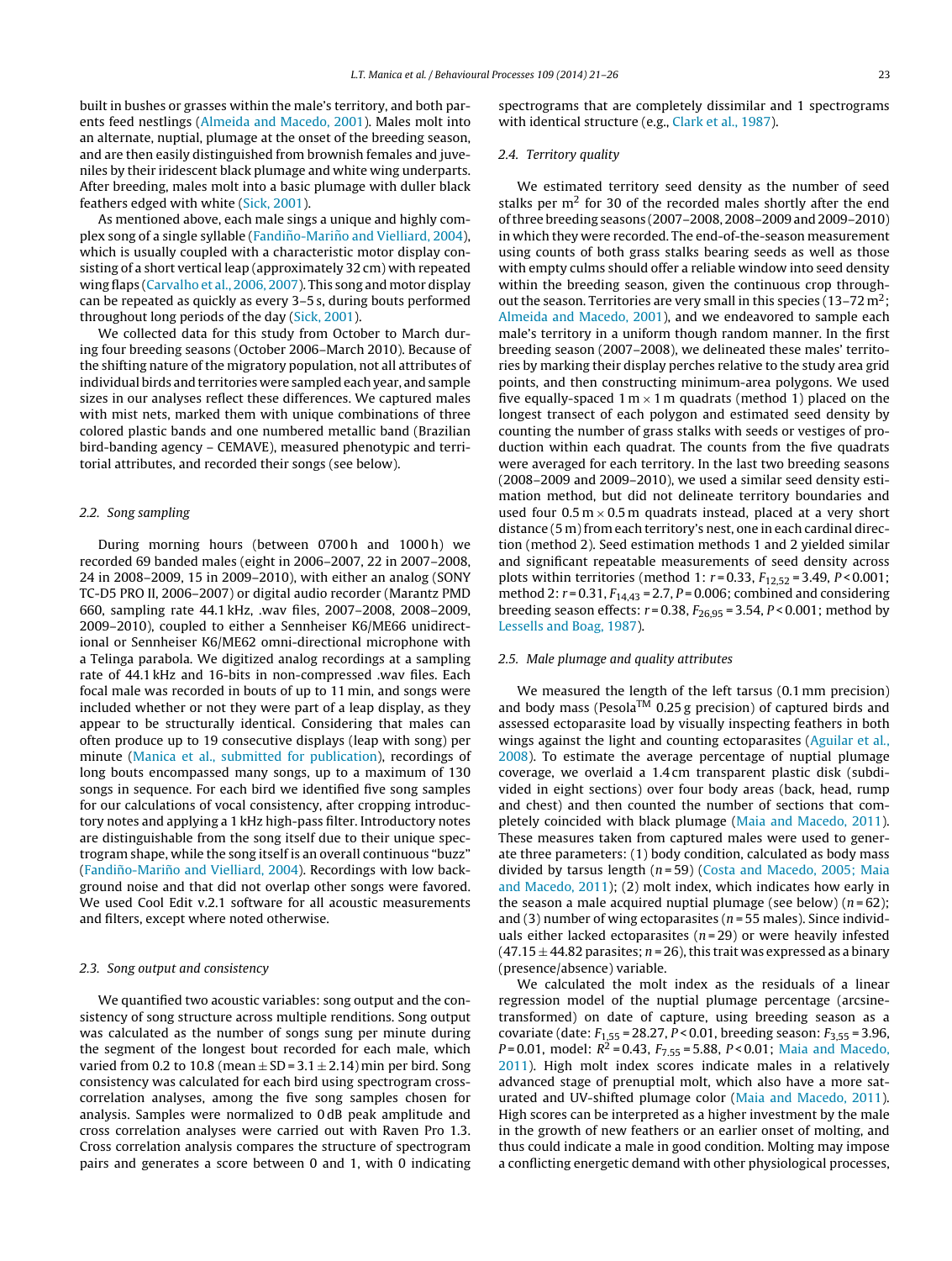such as thermoregulation ([Nilsson](#page-5-0) [and](#page-5-0) [Svensson,](#page-5-0) [1996\),](#page-5-0) thus only individuals in good condition may be able to handle such trade-offs. In addition, the molting speed of a male blue-black grassquit could have substantial impact on breeding success since this is a migratory species and males that acquire a nuptial plumage earlier or faster are more likely to establish a territory or to form a pair bond with a female (e.g., Malurus cyaneus, [Mulder](#page-5-0) [and](#page-5-0) [Magrath,](#page-5-0) [1994;](#page-5-0) Empidonax minimus, [Tarof](#page-5-0) et [al.,](#page-5-0) [2004\).](#page-5-0)

## 2.6. Statistical analyses

We tested for associations between the two measures of males' individual acoustic performance, output and consistency, using a Pearson's correlation test. To assess if song parameters were indicative of territory or individual quality, we built linear models of male song output and consistency with four predictor variables of interest: seed density, body condition, molt index, and ectoparasite load. We also used a linear model to test if any male morphological attributes were indicative of territory quality, defined here by seed density. We tested the significance of predictors using a forward selection approach, adding one variable at a time and comparing the change in model fit using F tests. Selection procedure started from the model including breeding season (2007–2008, 2008–2009 and 2009–2010) as a covariate (fixed factor), despite its significance, to control for variation due to any differences between years, and also to account for changes in recording and seed density estimation between field seasons. Song output and song consistency did not vary among breeding seasons ( $F_{2,20}$  = 1.82,  $P = 0.19$  and  $F_{2,20} = 0.34$ ,  $P = 0.71$ , respectively), while seed density did ( $F_{2,20}$  = 35.27, P < 0.01). For song output and consistency models, we initially tested the interaction between breeding season and seed density to check if annual variation (and hence, the difference between methods of food availability estimation) could bias our estimates for seed density. As we did not find a significant effect of this interaction term (song output model:  $F_{2,17}$  = 1.40, P = 0.27; consistency model:  $F_{2,17}$  = 1.50, P = 0.25), it was excluded from model selection.

We checked the homogeneity of variances by inspecting plots of the residuals versus fitted values, and checked the normality of residuals using quantile–quantile plots. Based on these inspections, three outliers were identified, all were individuals with song output values lower than 7 songs/min. Though maintaining these individuals did not affect the significance of predictors, they influenced parameter estimates and were therefore excluded. Thus, our final sample size in the correlational analysis between song output and consistency was of 66 males, and sample sizes in linear models of song output, consistency and seed density, which also included only complete observations (all predictors measured), were of 23 males in each model. Song output and seed density were log-transformed in all analyses. All statistical analyses were performed with R software (v. 2.13.2; [R](#page-5-0) [Development](#page-5-0) [Core](#page-5-0) [Team,](#page-5-0) [2011\).](#page-5-0)

## **3. Results**

Male song output varied broadly, ranging from 5.0 to 20.8 songs/min (mean  $\pm$  SD; 14.2  $\pm$  3.2). Song consistency also varied across individuals, with spectrogram cross-correlation scores ranging from 0.34 to 0.89 ( $0.66 \pm 0.12$ ). Song output and consistency were not significantly correlated with each other  $(r=0.14,$  $t_{64}$  = 1.1, P = 0.28). Male plumage and quality attributes also exhibited wide variation among individuals: the body condition index (weight/tarsus length ratio) ranged from 0.43 to 0.84 (0.57  $\pm$  0.07); molt index, from  $-1.06$  to  $0.52$  ( $-0.08 \pm 0.30$ ); and among sampled individuals, 47.3% were infected with wing feather ectoparasites.

#### **Table 1**

Standardized estimates ( $\beta$ ) and ANOVA results of linear models for song output and song consistency in relation to male phenotypic attributes and territory quality. Breeding season was included as covariate to control for among-year variation due to change in methods  $(n=23)$ .

| Model terms      | $\beta$ (SE)  | F(df)      | P value |
|------------------|---------------|------------|---------|
| Song output      |               |            |         |
| Body condition   | $-0.16(0.22)$ | 0.58(1,19) | 0.45    |
| Molt index       | $-0.26(0.21)$ | 1.56(1,19) | 0.23    |
| Ectoparasites    | 0.06(0.21)    | 0.09(1,19) | 0.76    |
| Seed density     | 1.06(0.38)    | 7.98(1,19) | 0.01    |
| Song consistency |               |            |         |
| Body condition   | $-0.17(0.23)$ | 0.54(1,19) | 0.47    |
| Molt index       | 0.29(0.22)    | 1.64(1,19) | 0.22    |
| Ectoparasites    | $-0.05(0.23)$ | 0.05(1,19) | 0.82    |
| Seed density     | $-0.24(0.48)$ | 0.26(1,19) | 0.62    |



**Fig. 1.** Relationship between partial residuals of song output (centered by accounting for median year effects) and territory seed density of 23 blue-black grassquit males (note y-axis is log-scaled).

# **Table 2**

Standardized estimates ( $\beta$ ) and ANOVA results of linear models for territory seed density in relation to male phenotypic attributes. Breeding season was included as covariate to control for among-year variation due to change in methods ( $n = 23$ ).

| Model terms                                   | $\beta$ (SE)                                  | F(df)                                     | P value              |
|-----------------------------------------------|-----------------------------------------------|-------------------------------------------|----------------------|
| Body condition<br>Molt index<br>Ectoparasites | 0.002(0.11)<br>$-0.09(0.11)$<br>$-0.01(0.21)$ | >0.001(1,19)<br>0.69(1,19)<br>0.004(1,19) | 0.98<br>0.42<br>0.95 |

Regarding male territory quality, seed density per territory varied from 12 to 168 stalks/m<sup>2</sup> (92.8  $\pm$  47.6).

We found a positive relationship between song output and territory seed density (Table 1 and Fig. 1). By contrast, song output was not significantly associated with any of the male attributes (Table 1). Additionally, song consistency was not associated with any of the tested male or territory attributes (Table 1), and none of the male morphological traits, including molt index, were significant predictors of territory quality (Table 2).

## **4. Discussion**

Our study yielded two significant findings. First, we found that song output was positively and significantly associated with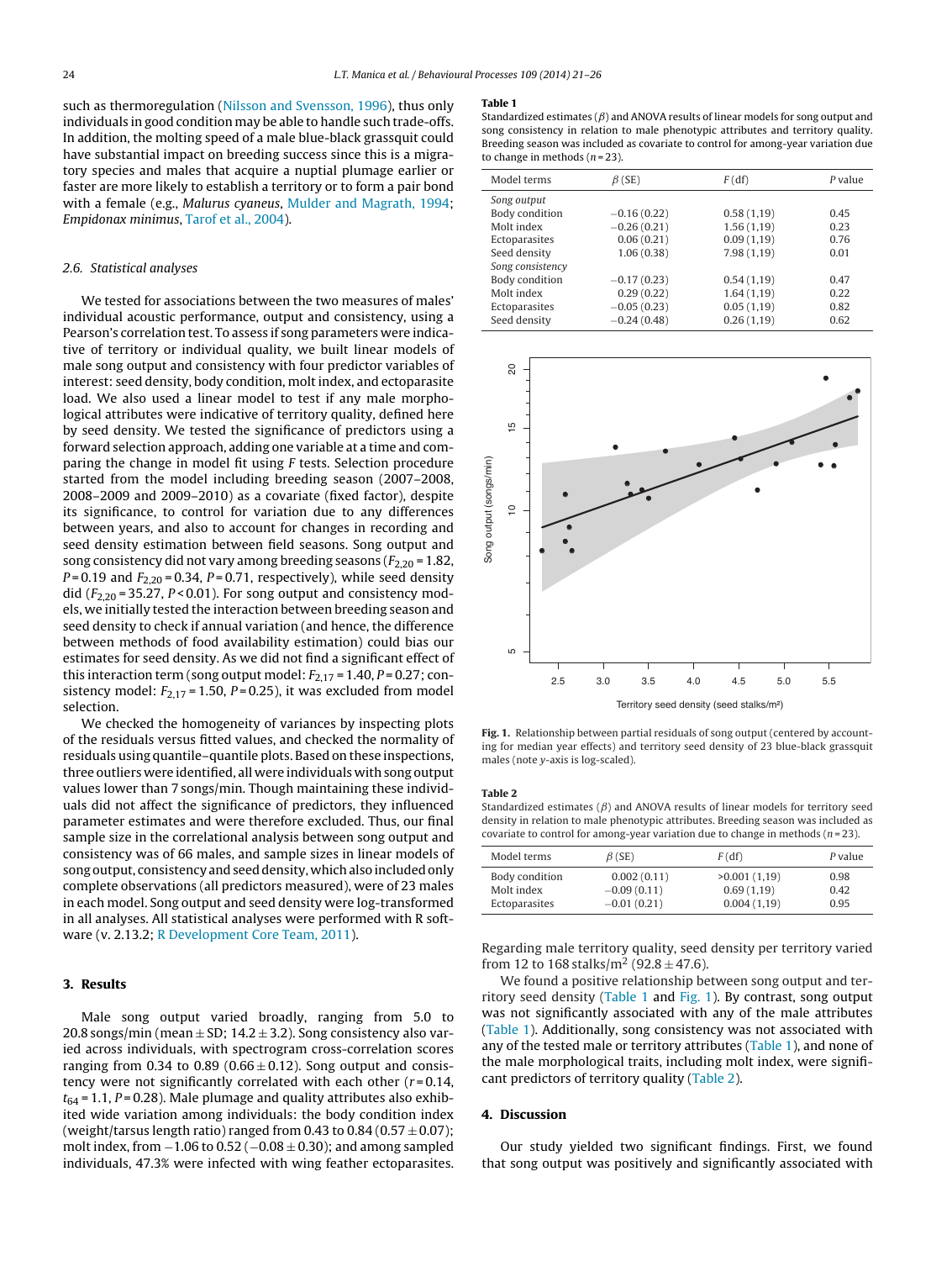<span id="page-4-0"></span>territory seed density. Thus, song output, or any correlated parameter such as the leap display, should be a useful cue for female grassquits choosing prospective mates that occupy high quality territories, measured in terms of seed abundance. Second, no other male phenotypic attribute, including nuptial plumage molt index, was associated with territory quality or with the two vocal performance measures evaluated. Thus, our results accord with our central hypothesis, that male dynamic attributes should indicate territory quality more accurately than at least some static ornaments. In contrast to song output, vocal consistency was not associated with territory attributes and is probably not an important signal of male ability to hold a resource-rich territory. This result, added to the lack of relationship between song output and consistency, could mean that these components of the grassquit song are non-redundant attributes of a multicomponent signal (sensu [Partan](#page-5-0) [and](#page-5-0) [Marler,](#page-5-0) [2005,](#page-5-0) see also [Doucet](#page-5-0) [and](#page-5-0) [Montgomerie,](#page-5-0) [2003\).](#page-5-0)

There are at least three possible explanations for the positive association between song output and territory quality. First, males' ability to sing at high rates might depend on the amount of food they can access. This explanation is consistent with a recent study of black-capped chickadees (Poecile atricapillus), in which males who received supplemental food on their territories sang more frequently and for longer periods during the dawn chorus, as compared to males without food supplementation [\(Grava](#page-5-0) et [al.,](#page-5-0) [2009\).](#page-5-0) In the case of blue-black grassquits, we can speculate that males residing on territories with higher food abundance may have more ready daily access to a constant energy source that translates immediately into higher song rates, although in a way that was not reflected in other phenotypic attributes in our study. As a caveat, we note that both males and females do not forage exclusively within the boundaries of their territories (R.H. Macedo, unpubl. data). However, easy and fast access to a plentiful amount of seeds could still translate into reductions in energy expenditure, especially during the nestling growth period where parents may need to remain relatively close to the nest.

Second and relatedly, song output may be condition-dependent, and males that were able to secure territories with more food might have been in better condition a priori, and thus able to invest more time and energy in displays than they could have otherwise. That is, we might expect that higher quality males will be better able to defend superior territories, and to invest more in song given their superior condition. This possibility is not, however, consistent with our male quality measurements, which showed no relationship with either song output or seed density. Notably, previous studies on this species showed that levels of endoparasitism, particularly in terms of the presence of coccidian oocysts, correlated negatively with leap display rates (all of which are coupled with song). This suggests that at least some types of parasites and/or the severity of deleterious effects may influence acoustic expression, rendering it an important signal of male quality [\(Costa](#page-5-0) [and](#page-5-0) [Macedo,](#page-5-0) [2005;](#page-5-0) [Aguilar](#page-5-0) et [al.,](#page-5-0) [2008\).](#page-5-0) It will be useful in future work to determine if territory quality predicts endoparasite load, as we might expect combining our present results with those of [Costa](#page-5-0) [and](#page-5-0) [Macedo](#page-5-0) [\(2005\)](#page-5-0) and Aguilar et al. (2008).

A third possible explanation for the observed correlation between song output and seed density concerns the function of song between males in territorial defense. If males can assess the quality of other males' territories, then we might expect males on higher-quality territories to invest more time and energy in defending those territories from male rivals. One way to test this possibility in future work will be to determine whether males who sing more, or who are protecting higher quality territories, indeed engage in higher rates of territorial interactions.

In many taxa, male sexual ornaments and displays have been linked with mate choice by females (Andersson, 1994). The benefits females may gain for choosing good singers as mating partners can be indirect (e.g., good genes for the offspring) (Fisher-Zahavi hypothesis, [Kokko](#page-5-0) et [al.,](#page-5-0) [2006\)](#page-5-0) or direct (e.g., food resources) (Andersson, 1994). While associations have frequently been found between male sexual traits and physical or physiological indicators of health or quality (e.g., male dominance status; reviewed in Andersson, 1994), relatively few studies have examined whether male sexual traits reliably indicate the quality of tangible resources males can provide. One such recent study found that the size of melanin plumage patches in American redstarts (Setophaga ruticilla) predicted the quality of territories males occupied ([Germain](#page-5-0) et [al.,](#page-5-0) [2010\).](#page-5-0) Associations between resources and display parameters such as song, however, are even less well documented. Our study not only suggests a link between a dynamic display parameter and resource quality, but also that this link is stronger than that between resource quality and a static ornamental attribute, nuptial plumage molt index. This finding is consistent with the expectations laid out by [Byers](#page-5-0) et [al.](#page-5-0) [\(2010\).](#page-5-0) The possibility remains that resource quality could potentially influence other static ornamental attributes not evaluated in this study, such as plumage color variation, or size and reflectance properties of the white patches, but this remains to be tested.

To conclude, our data provide new insight into how displays might mediate sexual interactions in blue-black grassquits. In this species, males that leap at higher rates have been shown to be more successful in obtaining mates ([Carvalho](#page-5-0) et [al.,](#page-5-0) [2006\).](#page-5-0) The current data set extends this finding by suggesting that if females prefer higher singing output, which may be associated or not with the motor part of the display, mate choice should be biased toward males that can provide a higher quality foraging territory. A link between male reproductive success and singing rate, however, has not yet been established in our study species, both because we do not know if females actually prefer mates with higher singing rates, and also because within-pair mating success may not reflect genetic paternity given the high rates of extra-pair fertilization [\(Carvalho](#page-5-0) et [al.,](#page-5-0) [2006\).](#page-5-0) Hence, it remains to be seen whether mating success in this species is indeed influenced by song output, and also if other aspects of male display prove even more reliable as predictors of territory quality.

## **Acknowledgments**

This work was funded by the National Geographic Society, Fundação de Apoio à Pesquisa - DF, CAPES/CNPq and University of Brasília. We thank Marina Anciães, Juan Reboreda, Braulio Dias, Melissa Hughes, and Denise Pope for valuable discussion or comments on earlier versions of our manuscript. We thank two anonymous reviewers for their suggestions and corrections. For help with field work, we thank David Cho, Wanner Medeiros, Marcelo Moraes, Sofia Bethlem, Leonardo Castilho, Luiza Brasileiro and Raphael Igor Dias. JP's contribution to the project was supported by National Science Foundation grant IOS-1028964.

## **References**

- Aguilar, T.M., Maia, R., Santos, E.S.A., Macedo, R.H., 2008. [Parasite](http://refhub.elsevier.com/S0376-6357(14)00151-X/sbref0005) [levels](http://refhub.elsevier.com/S0376-6357(14)00151-X/sbref0005) [in](http://refhub.elsevier.com/S0376-6357(14)00151-X/sbref0005) [blue-black](http://refhub.elsevier.com/S0376-6357(14)00151-X/sbref0005) [grassquits](http://refhub.elsevier.com/S0376-6357(14)00151-X/sbref0005) [correlate](http://refhub.elsevier.com/S0376-6357(14)00151-X/sbref0005) [with](http://refhub.elsevier.com/S0376-6357(14)00151-X/sbref0005) [male](http://refhub.elsevier.com/S0376-6357(14)00151-X/sbref0005) [displays](http://refhub.elsevier.com/S0376-6357(14)00151-X/sbref0005) [but](http://refhub.elsevier.com/S0376-6357(14)00151-X/sbref0005) [not](http://refhub.elsevier.com/S0376-6357(14)00151-X/sbref0005) [female](http://refhub.elsevier.com/S0376-6357(14)00151-X/sbref0005) [mate](http://refhub.elsevier.com/S0376-6357(14)00151-X/sbref0005) [preference.](http://refhub.elsevier.com/S0376-6357(14)00151-X/sbref0005) [Behav.](http://refhub.elsevier.com/S0376-6357(14)00151-X/sbref0005) [Ecol.](http://refhub.elsevier.com/S0376-6357(14)00151-X/sbref0005) [19,](http://refhub.elsevier.com/S0376-6357(14)00151-X/sbref0005) [292–301.](http://refhub.elsevier.com/S0376-6357(14)00151-X/sbref0005)
- Alatalo, R.V., Glynn, C., Lundberg, A., 1990. [Singing](http://refhub.elsevier.com/S0376-6357(14)00151-X/sbref0010) [rate](http://refhub.elsevier.com/S0376-6357(14)00151-X/sbref0010) [and](http://refhub.elsevier.com/S0376-6357(14)00151-X/sbref0010) [female](http://refhub.elsevier.com/S0376-6357(14)00151-X/sbref0010) [attraction](http://refhub.elsevier.com/S0376-6357(14)00151-X/sbref0010) [in](http://refhub.elsevier.com/S0376-6357(14)00151-X/sbref0010) [the](http://refhub.elsevier.com/S0376-6357(14)00151-X/sbref0010) [Pied](http://refhub.elsevier.com/S0376-6357(14)00151-X/sbref0010) [Flycatcher:](http://refhub.elsevier.com/S0376-6357(14)00151-X/sbref0010) [an](http://refhub.elsevier.com/S0376-6357(14)00151-X/sbref0010) [experiment.](http://refhub.elsevier.com/S0376-6357(14)00151-X/sbref0010) [Anim.](http://refhub.elsevier.com/S0376-6357(14)00151-X/sbref0010) [Behav.](http://refhub.elsevier.com/S0376-6357(14)00151-X/sbref0010) [39,](http://refhub.elsevier.com/S0376-6357(14)00151-X/sbref0010) [601](http://refhub.elsevier.com/S0376-6357(14)00151-X/sbref0010)–[603.](http://refhub.elsevier.com/S0376-6357(14)00151-X/sbref0010)
- Almeida, J., Macedo, R.H., 2001. [Lek-like](http://refhub.elsevier.com/S0376-6357(14)00151-X/sbref0015) [mating](http://refhub.elsevier.com/S0376-6357(14)00151-X/sbref0015) [system](http://refhub.elsevier.com/S0376-6357(14)00151-X/sbref0015) [of](http://refhub.elsevier.com/S0376-6357(14)00151-X/sbref0015) [the](http://refhub.elsevier.com/S0376-6357(14)00151-X/sbref0015) [monogamous](http://refhub.elsevier.com/S0376-6357(14)00151-X/sbref0015) [blue](http://refhub.elsevier.com/S0376-6357(14)00151-X/sbref0015)[black](http://refhub.elsevier.com/S0376-6357(14)00151-X/sbref0015) [grassquit.](http://refhub.elsevier.com/S0376-6357(14)00151-X/sbref0015) [Auk](http://refhub.elsevier.com/S0376-6357(14)00151-X/sbref0015) [118,](http://refhub.elsevier.com/S0376-6357(14)00151-X/sbref0015) [404](http://refhub.elsevier.com/S0376-6357(14)00151-X/sbref0015)–[411.](http://refhub.elsevier.com/S0376-6357(14)00151-X/sbref0015)

Almeida, S.P., 1995. [Grupos](http://refhub.elsevier.com/S0376-6357(14)00151-X/sbref0020) [fenológicos](http://refhub.elsevier.com/S0376-6357(14)00151-X/sbref0020) [da](http://refhub.elsevier.com/S0376-6357(14)00151-X/sbref0020) [comunidade](http://refhub.elsevier.com/S0376-6357(14)00151-X/sbref0020) [de](http://refhub.elsevier.com/S0376-6357(14)00151-X/sbref0020) [gramíneas](http://refhub.elsevier.com/S0376-6357(14)00151-X/sbref0020) [perenes](http://refhub.elsevier.com/S0376-6357(14)00151-X/sbref0020) [de](http://refhub.elsevier.com/S0376-6357(14)00151-X/sbref0020) [um](http://refhub.elsevier.com/S0376-6357(14)00151-X/sbref0020) [campo](http://refhub.elsevier.com/S0376-6357(14)00151-X/sbref0020) [cerrado](http://refhub.elsevier.com/S0376-6357(14)00151-X/sbref0020) [no](http://refhub.elsevier.com/S0376-6357(14)00151-X/sbref0020) [Distrito](http://refhub.elsevier.com/S0376-6357(14)00151-X/sbref0020) [Federal,](http://refhub.elsevier.com/S0376-6357(14)00151-X/sbref0020) [Brasil.](http://refhub.elsevier.com/S0376-6357(14)00151-X/sbref0020) [Pesq.](http://refhub.elsevier.com/S0376-6357(14)00151-X/sbref0020) [Agropec.](http://refhub.elsevier.com/S0376-6357(14)00151-X/sbref0020) [Bras.](http://refhub.elsevier.com/S0376-6357(14)00151-X/sbref0020) [30,](http://refhub.elsevier.com/S0376-6357(14)00151-X/sbref0020) [1067](http://refhub.elsevier.com/S0376-6357(14)00151-X/sbref0020)–[1073.](http://refhub.elsevier.com/S0376-6357(14)00151-X/sbref0020)

Andersson, M.B., 1994. [Sexual](http://refhub.elsevier.com/S0376-6357(14)00151-X/sbref0025) [Selection.](http://refhub.elsevier.com/S0376-6357(14)00151-X/sbref0025) [Monographs](http://refhub.elsevier.com/S0376-6357(14)00151-X/sbref0025) [in](http://refhub.elsevier.com/S0376-6357(14)00151-X/sbref0025) [Behavior](http://refhub.elsevier.com/S0376-6357(14)00151-X/sbref0025) [and](http://refhub.elsevier.com/S0376-6357(14)00151-X/sbref0025) [Ecology.](http://refhub.elsevier.com/S0376-6357(14)00151-X/sbref0025) [Princeton](http://refhub.elsevier.com/S0376-6357(14)00151-X/sbref0025) [University](http://refhub.elsevier.com/S0376-6357(14)00151-X/sbref0025) [Press,](http://refhub.elsevier.com/S0376-6357(14)00151-X/sbref0025) [Princeton,](http://refhub.elsevier.com/S0376-6357(14)00151-X/sbref0025) [NJ.](http://refhub.elsevier.com/S0376-6357(14)00151-X/sbref0025)

Arvidsson, B.L., Neergaard, R., 1991. [Mate](http://refhub.elsevier.com/S0376-6357(14)00151-X/sbref0030) [choice](http://refhub.elsevier.com/S0376-6357(14)00151-X/sbref0030) [in](http://refhub.elsevier.com/S0376-6357(14)00151-X/sbref0030) [the](http://refhub.elsevier.com/S0376-6357(14)00151-X/sbref0030) [Willow](http://refhub.elsevier.com/S0376-6357(14)00151-X/sbref0030) [Warbler:](http://refhub.elsevier.com/S0376-6357(14)00151-X/sbref0030) [a](http://refhub.elsevier.com/S0376-6357(14)00151-X/sbref0030) [field](http://refhub.elsevier.com/S0376-6357(14)00151-X/sbref0030) [experiment.](http://refhub.elsevier.com/S0376-6357(14)00151-X/sbref0030) [Behav.](http://refhub.elsevier.com/S0376-6357(14)00151-X/sbref0030) [Ecol.](http://refhub.elsevier.com/S0376-6357(14)00151-X/sbref0030) [Sociobiol.](http://refhub.elsevier.com/S0376-6357(14)00151-X/sbref0030) [29,](http://refhub.elsevier.com/S0376-6357(14)00151-X/sbref0030) [225](http://refhub.elsevier.com/S0376-6357(14)00151-X/sbref0030)–[229.](http://refhub.elsevier.com/S0376-6357(14)00151-X/sbref0030)